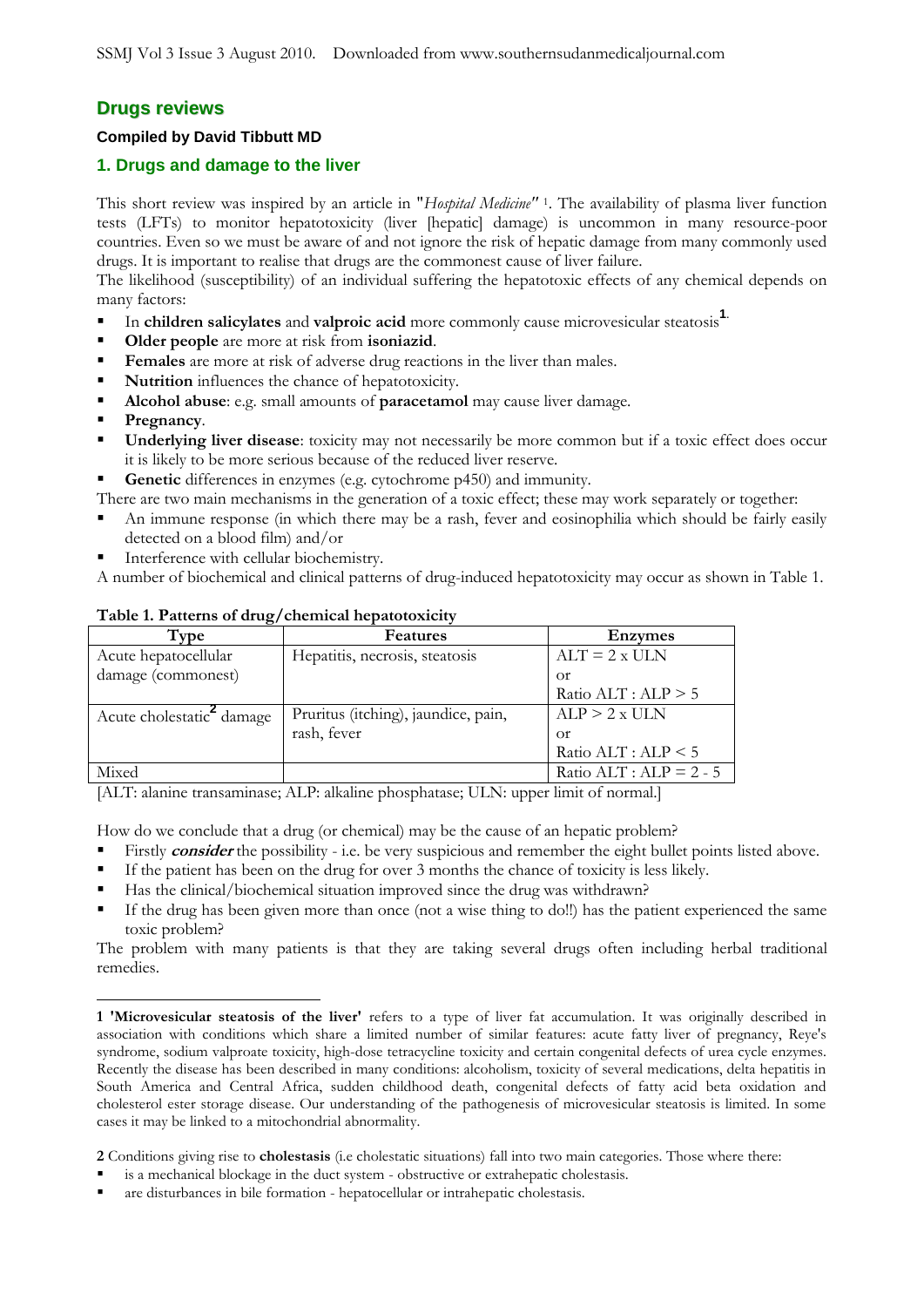### **Drugs that may cause hepatic problems**

- Sulphonylureas (e.g. glibenclamide, chlorpropamide) may cause an hepatitis with a cholestatic or granulomatous<sup>3</sup> pattern associated with hypersensitivity features of rash, fever, arthralgia and eosinophilia. In severe cases erythema multiforme and exfoliative dermatitis may occur. These reactions usually appear within the first eight weeks of treatment.
- **Chlorpromazine and prochlorperazine** commonly cause cholestasis.
- **Phenytoin and carbamazepine** may lead to the 'reactive metabolite syndrome'. This occurs up to eight weeks after taking the drug. The features are fever, rash, lymphadenopathy and often Stevens-Johnsons syndrome. There is frequently hepatocellular damage.
- **Erythromycin** may lead to pruritus (itching), jaundice and a blood eosinophilia reflecting cholestatic toxicity.
- **Anti-tuberculous drugs** cause LFT disturbance in 20% of patients but do not usually lead to clinical problems as the abnormalities resolve even as treatment is continued. Nevertheless hepatic toxicity can be serious and life-threatening. So beware!

**Rifampicin + isoniazid ↓** Induction of p450 enzymes **↓** Enhanced production of toxic metabolites from isoniazid **↓** Serious hepatotoxicity in  $1\%$ (hepatocellular pattern)

Similarly **pyrazinamide** causes hepatotoxicity. This is dose-related so **reduce the dose for small patients.**

#### **Advice for the treatment of tuberculosis**

Measure LFTs before treatment and if abnormal repeat every two to four weeks. If enzyme levels rise to more than five times the upper limit of normal withhold treatment until there is a return to baseline figures.

 **Anti-retroviral drugs (ARVs):** many raise the liver enzymes (e.g. **ritonavir, saquinavir**) and some cause a severe hepatitis (e.g. **nevirapine**) which may be fatal, or hepatic steatosis (e.g. **stavudine**). As the availability of ARVs increases there will be a need to widen the facilities for LFTs.

#### **Herbal medicines**

Herbal and other 'traditional' remedies are used widely in Africa. However little has been published about their use or adverse effects.

#### **Reference**

 $\overline{a}$ 

1. Rashid M, Goldin R and Wright M. Drugs and the liver. *Hospital Medicine* **<sup>65</sup>** *(8): 456 – 461. 2004*

#### **2. Side-effects of drugs used to treat tuberculosis**

The review above stated that "**Anti-tuberculous drugs** cause Liver Function Test (LFT) disturbance in 20% of patients but uncommonly lead to clinical problems as the abnormalities resolve even as treatment is continued". However in a small number of patients severe hepatotoxicity may result. The more drugs that are prescribed to a patient **at the same time** the more likely there is to be an adverse reaction. The treatment of tuberculosis usually involves the use of four drugs in the initial phase. This review summarises the potential complications that rifampicin, isoniazid, pyrazinamide and ethambutol may cause. Thiacetazone is mentioned although it is much less commonly used.

**<sup>3</sup>** A **granuloma is** a roughly spherical mass of immune cells that forms when the immune system attempts to wall off substances that it perceives as foreign but is unable to eliminate. Such substances include infectious organisms such as bacteria and fungi as well as other materials such as keratin and suture fragments. A granuloma is a special type of inflammation that can occur in a wide variety of diseases. The adjective **granulomatous** means *characterized by granulomas* (from "Wikipedia").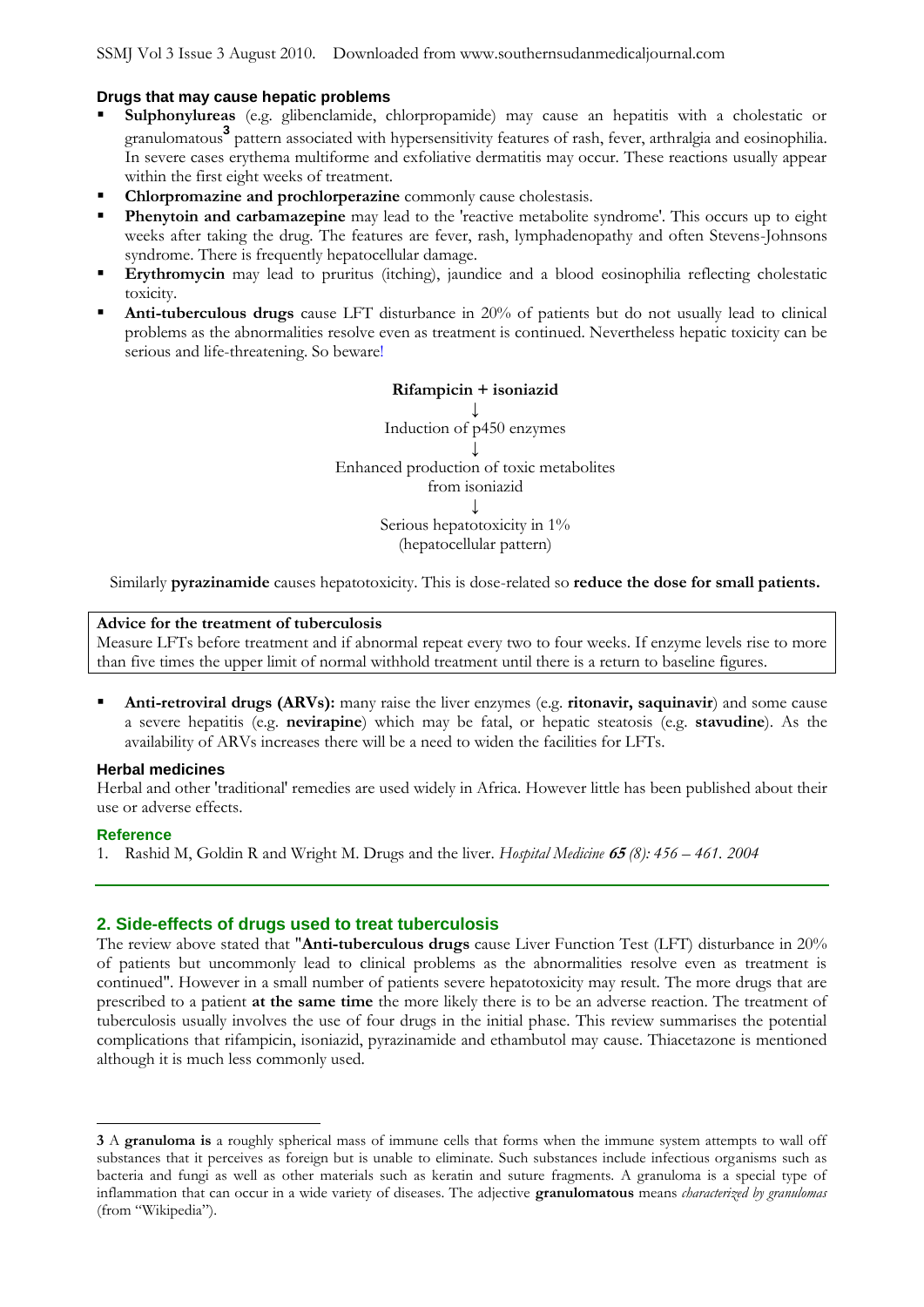### **Potential complications**

### **Rifampicin**

- Gastro-intestinal symptoms are common with many drugs and often these will clear if the patient is able to tolerate them: **anorexia, nausea, vomiting and diarrhoea.**
- **Urine, saliva and other body fluids may be coloured orange-red**: this can be very alarming to patients so they should be warned and reassured.
- The **hepatic microsomal enzymes are induced** and these increase the rate of metabolism of certain medications such as oral contraceptives and antidiabetic drugs (sulphonylureas [e.g. glibenclamide, chlorpropamide] and biguanides [e.g. metformin]), steroids and dapsone. The effectiveness of these drugs is likely to be reduced.

Side-effects are uncommon but include:

- **Skin reactions**: rash, urticaria, flushing. Fortunately many of these reactions are self-limiting and gradually clear; the patient only needs symptomatic relief and reassurance until this happens.
- **Myalgia** (muscle aches and weakness).
- **Hepatitis**: see advice for patients under isoniazid.
- **Fever.**
- **Thrombocytopaenia** (reduced platelet numbers so predisposing the patient to bleeding) **and rarely haemolytic anaemia, leucopaenia** (low white blood cell count predisposing the patient to infection) and **eosinophilia**.

### **Isoniazid**

Gastro-intestinal symptoms: **nausea, vomiting.**

Most serious side-effects are uncommon (except **peripheral neuropathy**). There are two groups of patients: **slow and fast acetylators.** The fast acetylators metabolise isoniazid more rapidly than the slow acetylators. Therefore the slow acetylators are more likely to experience adverse reactions.

- **Peripheral neuropathy** is more common in patients with **diabetes mellitus, alcoholism, chronic renal failure, malnutrition and infection with the HIV**. Pyridoxine 10 mg daily should be given to these atrisk patients as a prophylaxis.
- **Hypersensitivity reactions**, which may occur together: **fever, purpura, erythema multiforme.**
- **Hepatitis** (more common in the over 35-year-olds): patients should be advised to report any nausea, vomiting, malaise and jaundice especially if in combination.
- **Gynaecomastia.**
- **Hyperglycaemia.**

# **Pyrazinamide**

- Gastro-intestinal symptoms: **anorexia, nausea, vomiting and aggravation of the symptoms of peptic ulcer.**
- **Hepatitis** (see above): this may range from symptomless changes in LFTs to the **rare** occurrence of liver necrosis.
- **Rashes** including light sensitivity and urticaria.
- **Arthralgia.**
- **Gout:** pyrazinamide breaks down to pyrazinoic acid, which inhibits the excretion of uric acid by the kidney tubules.
- **Sideroblastic anaemia.**

### **Ethambutol**

- **Ocular toxicity (retrobulbar neuritis)** which tends to be dose-related (i.e. the higher the dose the greater the chance of this problem)**.** Avoid this drug in patients with impaired renal function otherwise serum levels will rise and increase the risk of this eye side-effect. **Warn patients to report any changes in their vision.**
- **Red/green colour blindness.**
- **Peripheral neuropathy.**
- **Rashes** including urticaria and pruritus.
- **Hepatitis** (see above).
- **Thrombocytopaenia.**

### **Thiacetazone**

Gastro-intestinal symptoms: **anorexia, nausea, vomiting.**